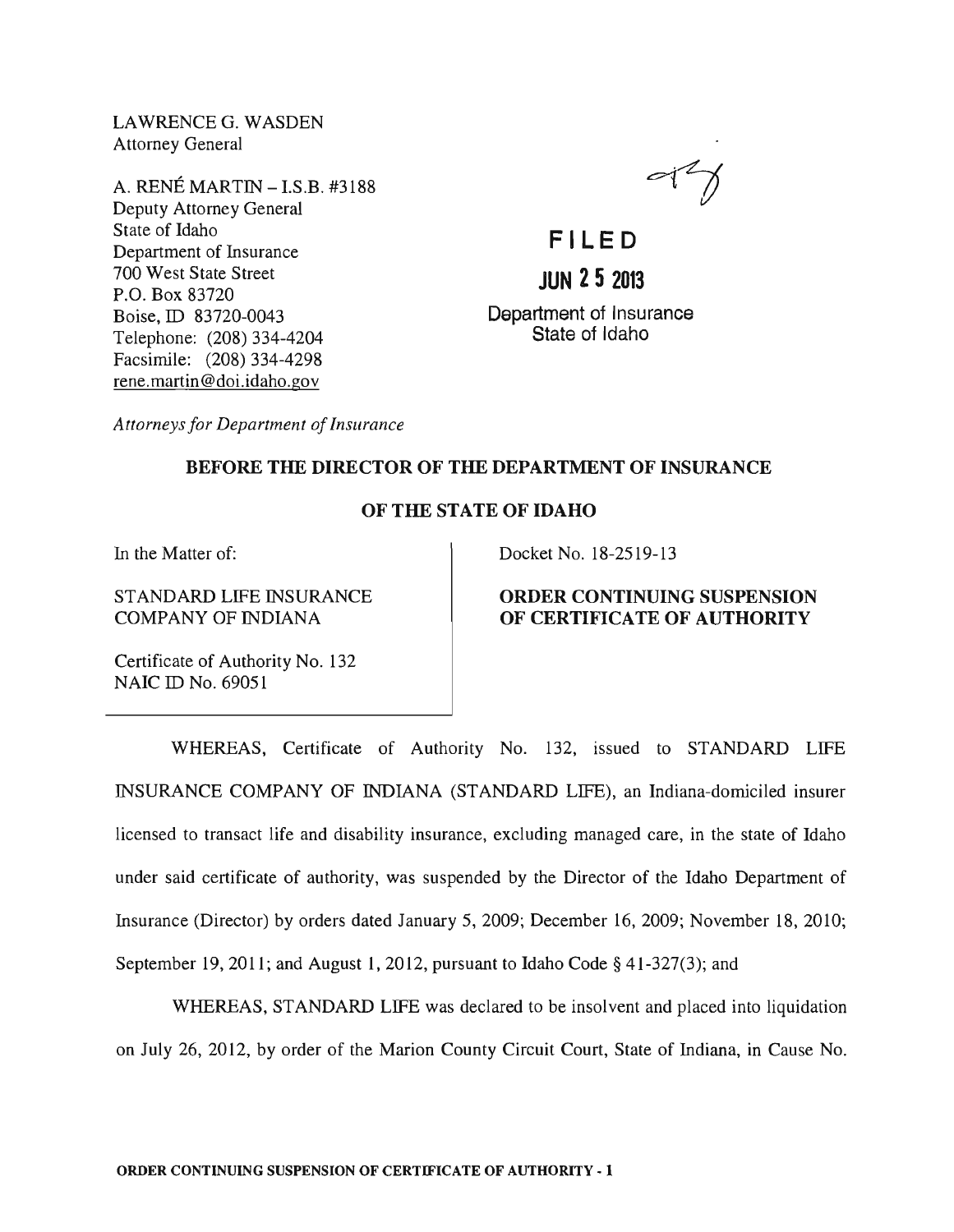49CO 1-0812-MI-057122, based on the petition of the Commissioner of the Department of Insurance of the State of Indiana;

NOW, THEREFORE, IT IS HEREBY ORDERED, pursuant to Idaho Code § 41-327(3), that Certificate of Authority No. 132 issued to STANDARD LIFE be CONTINUED IN SUSPENSION, effective immediately, for a period of one (1) year from the date of this order. The Director may terminate the suspension sooner if the cause for said suspension is terminated and STANDARD LIFE is otherwise in compliance with title 41, Idaho Code.

IT IS FURTHER ORDERED that STANDARD LIFE shall comply with the requirements of Idaho Code § 41-329, including § 41-329(2), which provides: "During the suspension period the insurer shall not solicit or write any new business in this state, but shall file its annual statement, pay fees, licenses, and taxes as required under this code, and may service its business already in force in this state, as if the certificate of authority had continued in force."

IT IS FURTHER ORDERED, pursuant to Idaho Code § 41-330(1), that, within four (4) days after notice of this suspension is provided, STANDARD LIFE shall notify, by any available means, every person authorized to write business in the state of Idaho by said insurance company, to immediately cease to write any further insurance business for STANDARD LIFE in Idaho.

IT IS FURTHER ORDERED that, within sixty (60) days of the date of this order, STANDARD LIFE shall file with the Director a complete listing of its policies owned by or issued to residents of the state of Idaho. Such list shall include the name and address of each policyholder and insured, policy type, face amount, and cash surrender value of the policy, as applicable.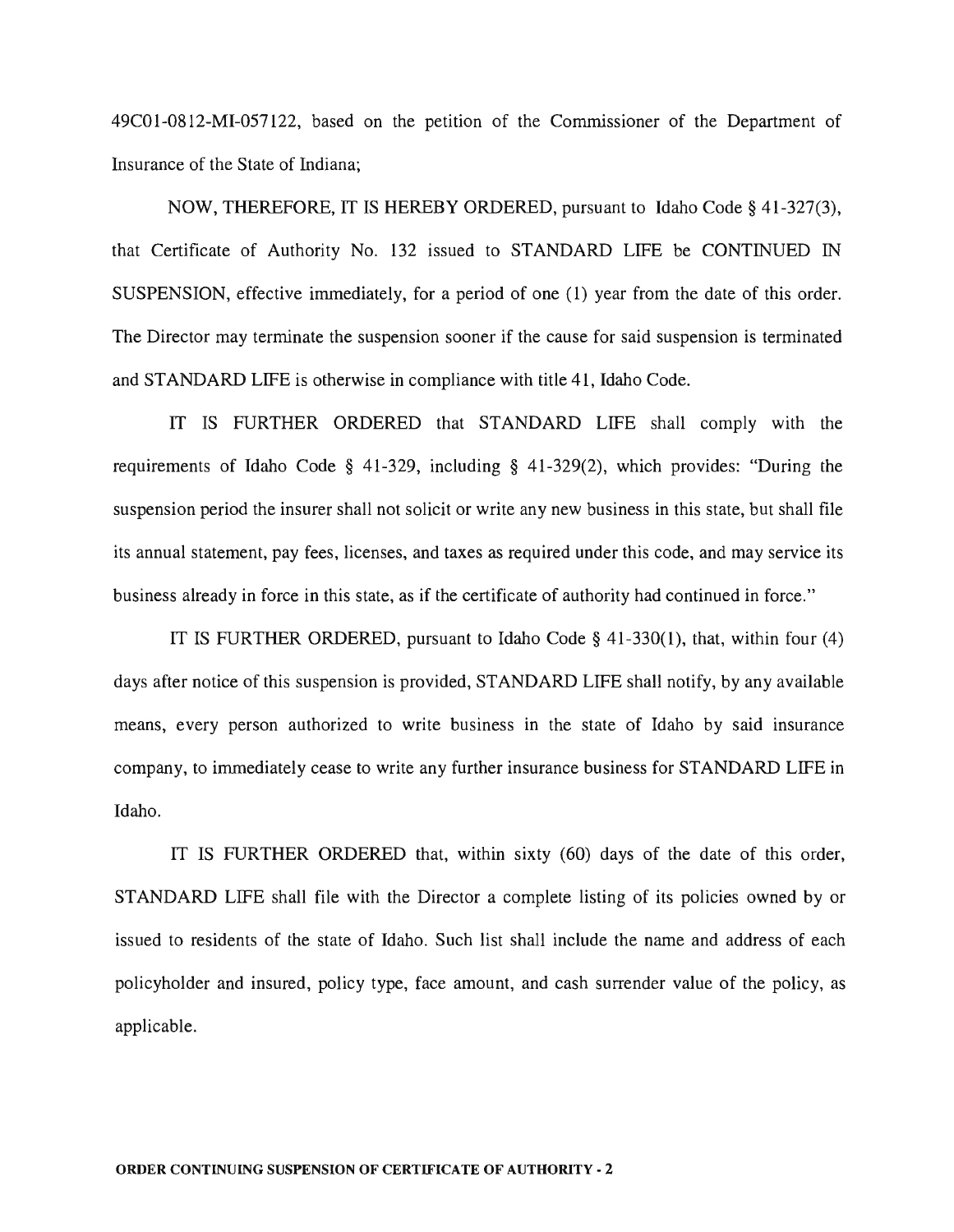

# STATE OF IDAHO DEPARTMENT OF INSURANCE

un ed

**Director** 

### **NOTIFICATION OF RIGHTS**

This is a final order of the Director. Any party may file a motion for reconsideration of this final order within fourteen (14) days of the service date of this order. The agency will dispose of the petition for reconsideration within twenty-one (21) days of its receipt, or the petition will be considered denied by operation of law. *See* Idaho Code § 67-5246(4).

Pursuant to Idaho Code §§ 67-5270 and 67-5272, any party aggrieved by this final order or orders previously issued in this case may appeal this final order and all previously issued orders in this case to district court by filing a petition in the district court of the county in which:

- i. A hearing was held,
- ii. The final agency action was taken,
- iii. The party seeking review of the order resides, or operates its principal place of business in Idaho, or
- iv. The real property or personal property that was the subject of the agency action is located.

An appeal must be filed within twenty-eight (28) days of (a) the service date of this final order, (b) an order denying petition for reconsideration, or (c) the failure within twenty-one (21) days to grant or deny a petition for reconsideration, whichever is later. *See* Idaho Code